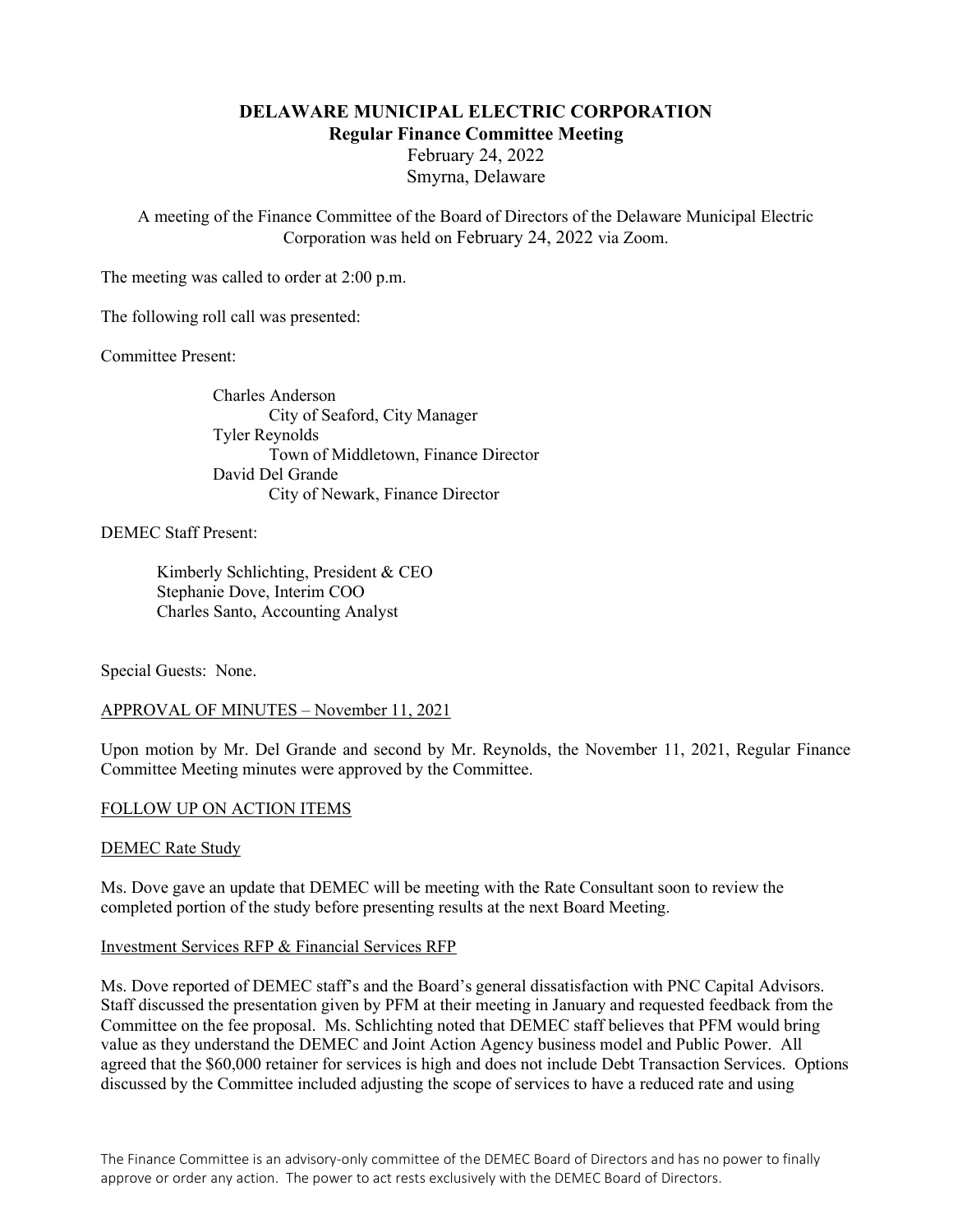different advisors for some of the services, such as portfolio review. Mr. DelGrande offered to speak to his contact at PFM and DEMEC staff will reach back to PFM to negotiate a reduced rate.

# AUDIT

Ms. Dove reported that Baker Tilly has everything needed for final fieldwork and that staff met with Baker Tilly last week to discuss. No adjustments were identified by the auditors, but after final documents were sent to Baker Tilly, staff identified adjustments to be made to the financials and notified the auditors and sent the adjustments. Adjustments included the DPL settlement for Middletown as well as the amortization of the gain on the 2021 bond issues. The Finance Committee and DEMEC staff will meet with the auditors on March 24, 2022, to review the financial statements.

## TREASURER'S REPORT

Mr. Anderson had no formal report but mentioned that he continues to work with Ms. Dove to answer any questions he has regarding reports provided by staff on a monthly basis.

## ACCOUNTING POLICIES & PROCEDURES

For the following, Mr. Del Grande requested that Ms. Dove provide an order of priority for updating along with an expected time frame, which Ms. Dove agreed to provide.

## Purchasing Policy

Ms. Dove noted that this policy still needs to be updated.

## Accounting Policies & Procedures

Ms. Dove noted that this policy still needs to be updated.

## Capital Asset Maintenance O&M Reserve Policy

Ms. Dove noted that this policy still needs to be updated.

## Beasley Operating Reserve Policy

Ms. Dove noted that this policy still needs to be updated, and also that the largest amount ever used from the reserve was in 2021. The Committee discussed that the policy should include values that can be authorized for use by the President, then advising the Board without needing Board approval.

## Cash Flow Policy

Ms. Dove noted that this policy still needs to be updated.

## Rate Stabilization Policy

Ms. Dove noted that this policy still needs to be updated.